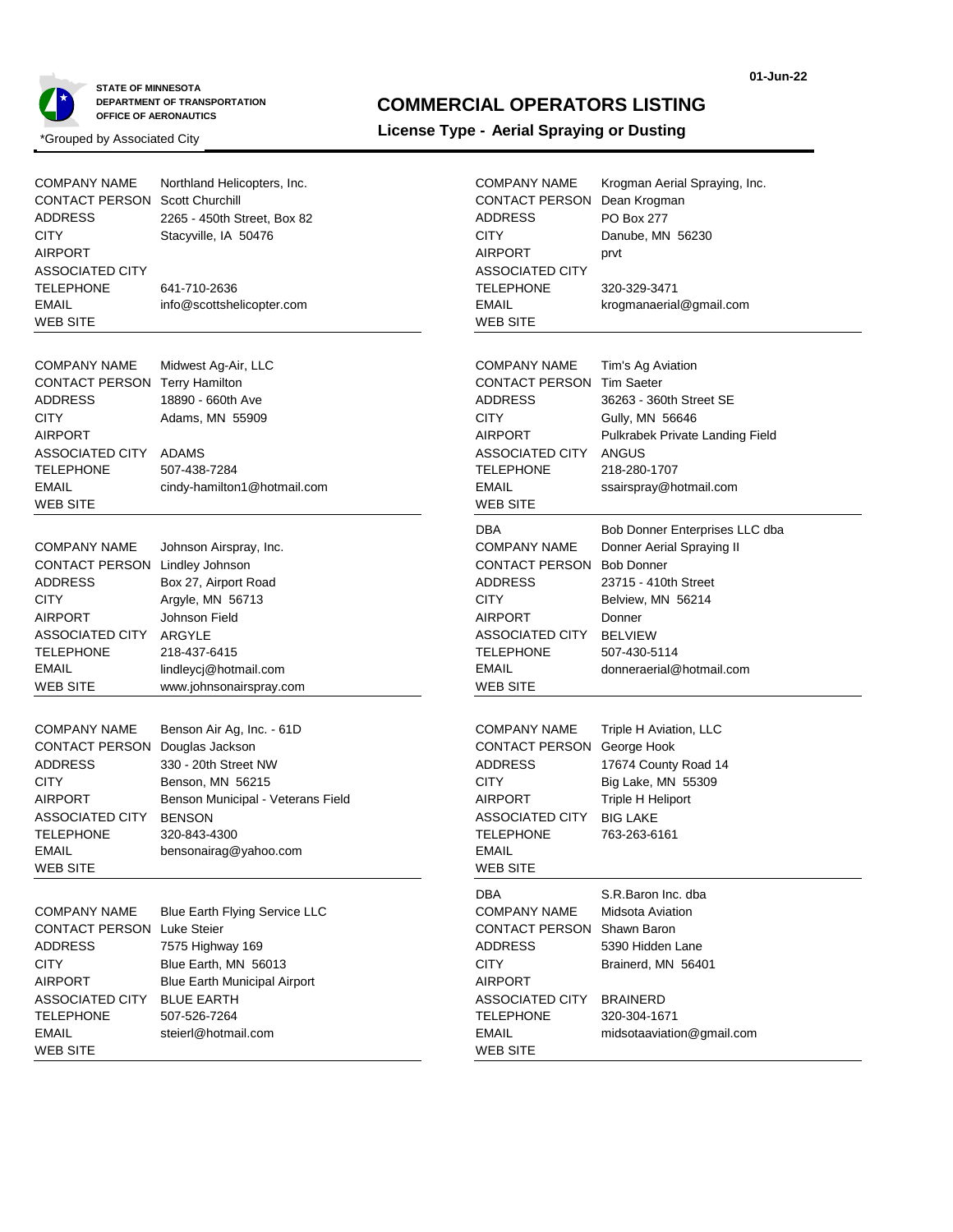

### **COMMERCIAL OPERATORS LISTING**

| <b>COMPANY NAME</b><br>CONTACT PERSON Allen Yaggie<br><b>ADDRESS</b><br><b>CITY</b><br><b>AIRPORT</b><br>ASSOCIATED CITY<br><b>TELEPHONE</b><br><b>EMAIL</b><br>WEB SITE                         | Red River Ag Air LLC<br>502 Wilkin Ave<br>Breckenridge, MN 56520<br>Yaggie Private Airport<br><b>BRECKENRIDGE</b><br>218-770-0357<br>haberer@runestone.net                         | <b>COMPANY NAME</b><br>CONTACT PERSON Douglas Jackson<br><b>ADDRESS</b><br><b>CITY</b><br><b>AIRPORT</b><br>ASSOCIATED CITY<br><b>TELEPHONE</b><br><b>EMAIL</b><br><b>WEB SITE</b>            | Benson Air Ag, Inc. - Benson<br>330 - 20th Street NW<br>Benson, MN 56215<br><b>Brooten Municipal Airport</b><br><b>BROOTEN</b><br>320-843-4300<br>bensonairag@yahoo.com |
|--------------------------------------------------------------------------------------------------------------------------------------------------------------------------------------------------|------------------------------------------------------------------------------------------------------------------------------------------------------------------------------------|-----------------------------------------------------------------------------------------------------------------------------------------------------------------------------------------------|-------------------------------------------------------------------------------------------------------------------------------------------------------------------------|
| <b>COMPANY NAME</b><br><b>CONTACT PERSON</b><br>ADDRESS<br><b>CITY</b><br><b>AIRPORT</b><br>ASSOCIATED CITY<br>TELEPHONE<br><b>EMAIL</b><br>WEB SITE                                             | Friesenborg & Larson Custom Spraying LLC<br>Joe Larson<br>45884 - 70th Ave<br>Buffalo Center, IA 50424<br>BUFFALO CENTER, IOWA<br>641-584-2258<br>joe@fandlinc.com                 | <b>COMPANY NAME</b><br><b>CONTACT PERSON Paul Anderson</b><br><b>ADDRESS</b><br><b>CITY</b><br><b>AIRPORT</b><br>ASSOCIATED CITY<br><b>TELEPHONE</b><br><b>EMAIL</b><br><b>WEB SITE</b>       | Anderson Aerial Spraying Service, Inc.<br>PO Box 11<br>Canby, MN 56220<br>Canby Municipal - Myers Field<br><b>CANBY</b><br>507-223-7929<br>tiaraair5040@gmail.com       |
| <b>COMPANY NAME</b><br><b>CONTACT PERSON</b><br>ADDRESS<br><b>CITY</b><br>AIRPORT<br>ASSOCIATED CITY<br><b>TELEPHONE</b><br><b>EMAIL</b><br>WEB SITE                                             | <b>Buffalo Ridge Airspray II</b><br>Dan Seurer<br>1701 7th St NE<br>Watertown, SD 57201<br>Sanford Canby Medical Center Heliport<br>Canby<br>605-690-7046<br>danseurer@hotmail.com | <b>COMPANY NAME</b><br>CONTACT PERSON Isaac Wilde<br><b>ADDRESS</b><br><b>CITY</b><br><b>AIRPORT</b><br>ASSOCIATED CITY<br><b>TELEPHONE</b><br><b>EMAIL</b><br><b>WEB SITE</b>                | Wilde Air Service LLC<br>21009 - 459th Ave<br>Volga, SD 57071<br>Canby Municipal Airport - Myers Field<br>Canby<br>605-860-8692<br>wildeairservice@gmail.com            |
| <b>COMPANY NAME</b><br><b>CONTACT PERSON Dale Den Besten</b><br><b>ADDRESS</b><br><b>CITY</b><br><b>AIRPORT</b><br><b>ASSOCIATED CITY</b><br><b>TELEPHONE</b><br><b>EMAIL</b><br><b>WEB SITE</b> | <b>Tri-State Aerial</b><br>1010 N Riverview Road<br>Canton, SD 57013<br><b>CANTON SOUTH DAKOTA</b><br>605-321-7267<br>tristateaerial7g9@gmail.com                                  | <b>COMPANY NAME</b><br><b>CONTACT PERSON</b> Jason Miller<br><b>ADDRESS</b><br><b>CITY</b><br><b>AIRPORT</b><br><b>ASSOCIATED CITY</b><br><b>TELEPHONE</b><br><b>EMAIL</b><br><b>WEB SITE</b> | Jason's Helicopter Services LLC<br>4960 County Road 10<br>Chaska, MN 55318<br>CHASKA<br>952-451-7511<br>millerjason80@gmail.com                                         |
| <b>COMPANY NAME</b><br>CONTACT PERSON Ken Gudgel<br><b>ADDRESS</b><br><b>CITY</b><br><b>AIRPORT</b><br>ASSOCIATED CITY<br><b>TELEPHONE</b><br><b>EMAIL</b><br><b>WEB SITE</b>                    | Major Ken's Flying Service LLC<br>6375 County Road 81<br>Colfax, ND 58018<br>COLFAX, NORTH DAKOTA<br>701-640-5739<br>kengudgel@yahoo.com                                           | <b>COMPANY NAME</b><br><b>CONTACT PERSON Dan Tonner</b><br><b>ADDRESS</b><br><b>CITY</b><br><b>AIRPORT</b><br>ASSOCIATED CITY<br><b>TELEPHONE</b><br><b>EMAIL</b><br><b>WEB SITE</b>          | Hoppe Airspray, LLC<br>PO Box 235<br>Conrad, IA 50621<br>CONRAD, IOWA<br>319-610-3628<br>hoppeairspray@heartofiowa.net<br>www.hoppeairspray.com                         |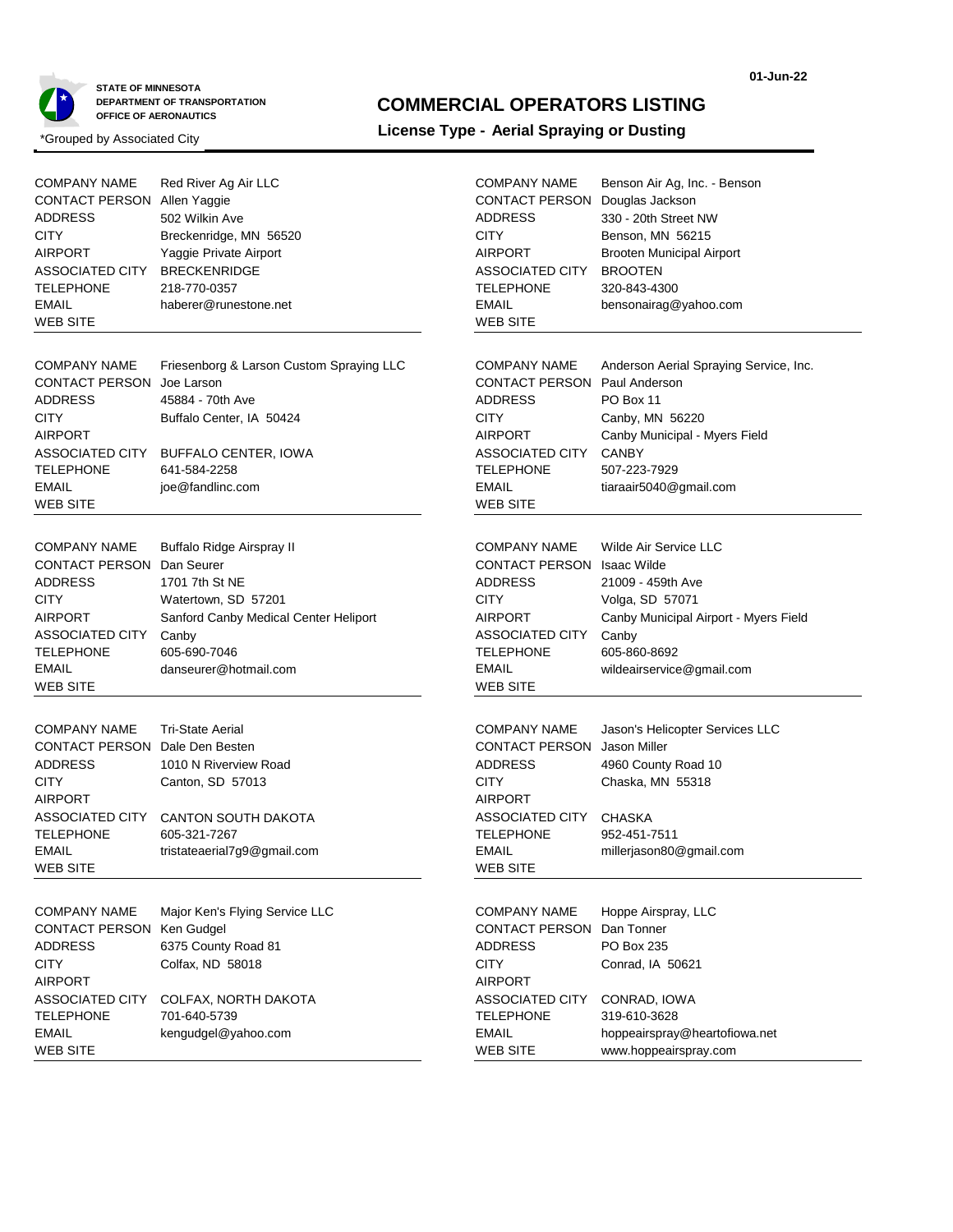

### **COMMERCIAL OPERATORS LISTING**

| <b>COMPANY NAME</b><br><b>CONTACT PERSON Dan Geist</b><br><b>ADDRESS</b><br><b>CITY</b><br><b>AIRPORT</b><br><b>ASSOCIATED CITY</b><br><b>TELEPHONE</b><br><b>EMAIL</b><br><b>WEB SITE</b> | Dan's Flying Service, Inc.<br>PO Box 597<br>Crookston, MN 56716<br>Crookston Municipal - Kirkwood Field<br><b>CROOKSTON</b><br>218-281-1372<br>geist@rrv.net                                                             | <b>COMPANY NAME</b><br><b>CONTACT PERSON Mike Gasper</b><br><b>ADDRESS</b><br><b>CITY</b><br><b>AIRPORT</b><br>ASSOCIATED CITY<br><b>TELEPHONE</b><br><b>EMAIL</b><br><b>WEB SITE</b>   | Gasper Air Spray, Inc.<br><b>PO Box 276</b><br>Crookston, MN 56716<br>Crookston Municipal - Kirkwood Field<br><b>CROOKSTON</b><br>218-281-5787<br>gasperairspray@gmail.com |
|--------------------------------------------------------------------------------------------------------------------------------------------------------------------------------------------|--------------------------------------------------------------------------------------------------------------------------------------------------------------------------------------------------------------------------|-----------------------------------------------------------------------------------------------------------------------------------------------------------------------------------------|----------------------------------------------------------------------------------------------------------------------------------------------------------------------------|
| <b>COMPANY NAME</b><br>CONTACT PERSON Troy Georgeson<br>ADDRESS<br><b>CITY</b><br><b>AIRPORT</b><br>ASSOCIATED CITY<br><b>TELEPHONE</b><br><b>EMAIL</b><br><b>WEB SITE</b>                 | Flying G Aviation, Inc.<br>16057 - 83rd Street NE<br>Drayton, ND 58225<br>DRAYTON, NORTH DAKOTA<br>701-454-6588<br>flyingg@polarcomm.com                                                                                 | <b>COMPANY NAME</b><br><b>CONTACT PERSON Mark Frey</b><br>ADDRESS<br><b>CITY</b><br><b>AIRPORT</b><br>ASSOCIATED CITY<br><b>TELEPHONE</b><br><b>EMAIL</b><br><b>WEB SITE</b>            | <b>MF Helicopters LLC</b><br>N8280 Hillburn Mill Road<br>East Troy, WI 53120<br><b>EAST TROY WISCONSIN</b><br>262-391-5177<br>mfhelicopters@yahoo.com                      |
| <b>COMPANY NAME</b><br>CONTACT PERSON Steve Holmseth<br><b>ADDRESS</b><br><b>CITY</b><br><b>AIRPORT</b><br>ASSOCIATED CITY<br><b>TELEPHONE</b><br><b>EMAIL</b><br><b>WEB SITE</b>          | Fairmont Aerial Ag, Inc.<br>47399 - 97th Street<br>Frost, MN 56033<br><b>Fairmont Municipal</b><br><b>FAIRMONT</b><br>507-236-1938<br>fairmontaerial@yahoo.com                                                           | <b>COMPANY NAME</b><br><b>CONTACT PERSON Curtis Kracke</b><br><b>ADDRESS</b><br><b>CITY</b><br><b>AIRPORT</b><br>ASSOCIATED CITY<br><b>TELEPHONE</b><br><b>EMAIL</b><br><b>WEB SITE</b> | Kracke Spraying Service, Inc.<br>3901 - 21st Street South<br>Fargo, ND 58104<br>FARGO, NORTH DAKOTA<br>701-428-0181<br>ckracke@cableone.net                                |
| <b>COMPANY NAME</b><br><b>CONTACT PERSON</b><br>ADDRESS<br><b>CITY</b><br><b>AIRPORT</b><br>ASSOCIATED CITY<br>TELEPHONE<br>EMAIL<br><b>WEB SITE</b>                                       | West Central Ag-Air, Inc.<br>Ryan Lubben<br>PO Box 178<br>Fergus Falls, MN 56538-0178<br>Fergus Falls Municipal - Einar Mickelson Fld<br><b>FERGUS FALLS</b><br>218-736-7220<br>wcagair@live.com<br>westcentralagair.com | <b>COMPANY NAME</b><br><b>CONTACT PERSON Tiffany Foss</b><br><b>ADDRESS</b><br><b>CITY</b><br><b>AIRPORT</b><br>ASSOCIATED CITY<br><b>TELEPHONE</b><br><b>EMAIL</b><br><b>WEB SITE</b>  | Agrimax Aviation Inc<br>PO Box 7<br>Fisher, MN 57623<br>Fertile Municipal<br><b>FERTILE</b><br>218-891-2211<br>tiffany@agrimaxllc.com<br>agrimaxllc.com                    |
| <b>COMPANY NAME</b><br>CONTACT PERSON Cody Amdahl<br><b>ADDRESS</b><br><b>CITY</b><br><b>AIRPORT</b><br>ASSOCIATED CITY<br>TELEPHONE<br><b>EMAIL</b><br>WEB SITE                           | Liberty Blades LLC<br>22849 - 483rd Ave<br>Flandreau, SD 57028<br>FLANDREAU, SOUTH DAKOTA<br>605-864-1112<br>libertyblades7@gmail.com                                                                                    | <b>COMPANY NAME</b><br>CONTACT PERSON Chuck Bauer<br><b>ADDRESS</b><br><b>CITY</b><br><b>AIRPORT</b><br>ASSOCIATED CITY<br><b>TELEPHONE</b><br><b>EMAIL</b><br><b>WEB SITE</b>          | Bauer Countryside Ag Service, Inc.<br>5020 - 690th Ave<br>Graceville, MN 56240<br>Bauer<br><b>GRACEVILLE</b><br>320-748-7245                                               |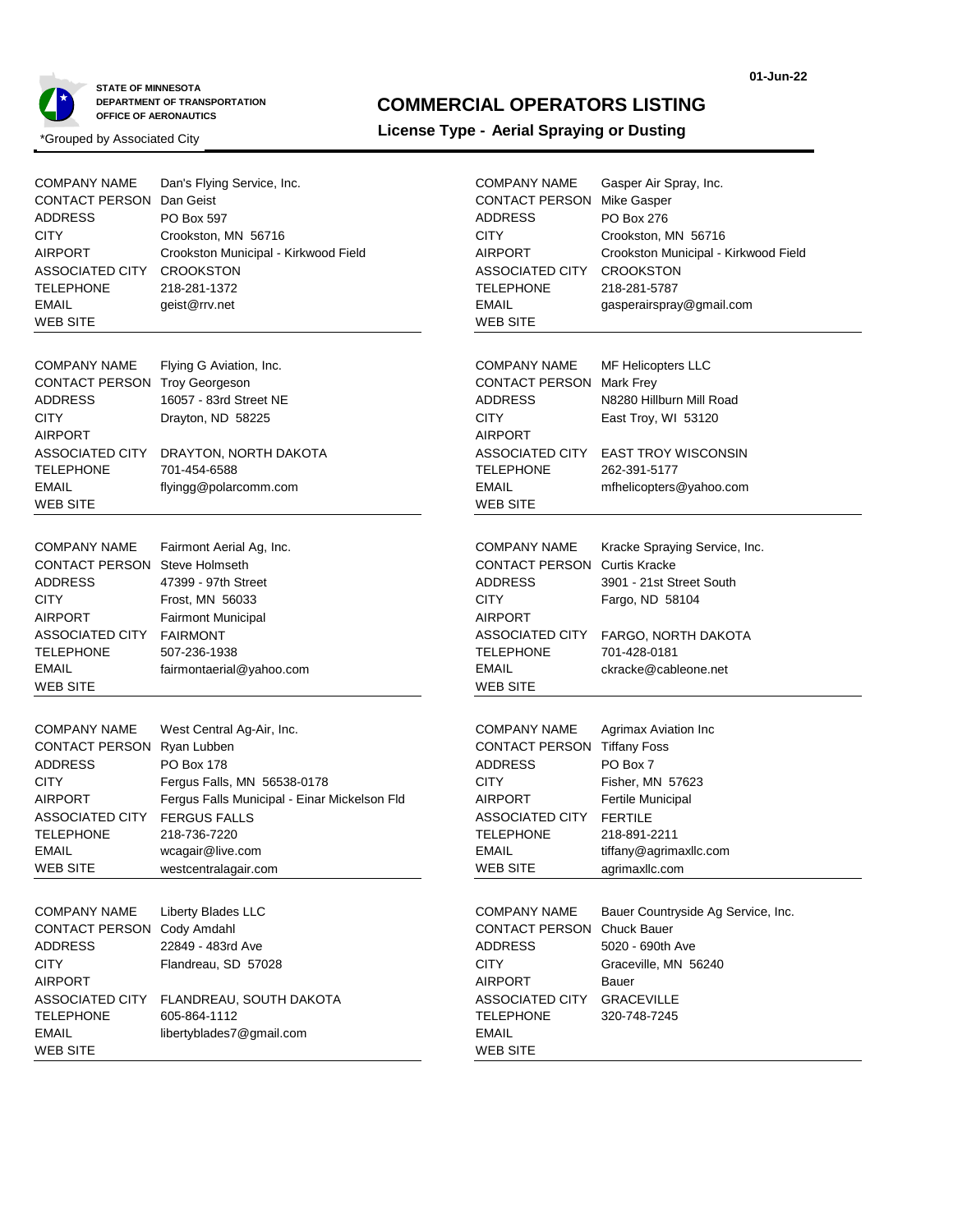

### **COMMERCIAL OPERATORS LISTING**

|                                       |                                  | <b>DBA</b>                            | Four State Spray Service LLC dba    |
|---------------------------------------|----------------------------------|---------------------------------------|-------------------------------------|
| <b>COMPANY NAME</b>                   | Wischer Aviation, Inc.           | <b>COMPANY NAME</b>                   | <b>Midland Flyers</b>               |
| <b>CONTACT PERSON Cameron Wischer</b> |                                  | CONTACT PERSON Greg Epperson          |                                     |
| ADDRESS                               | 16350 12 R Street SE, PO Box 216 | <b>ADDRESS</b>                        | PO Box 451507                       |
| <b>CITY</b>                           | Grandin, ND 58038                | <b>CITY</b>                           | Grove, OK 74345                     |
| <b>AIRPORT</b>                        |                                  | <b>AIRPORT</b>                        |                                     |
| ASSOCIATED CITY                       | <b>GRANDIN, NORTH DAKOTA</b>     | ASSOCIATED CITY                       | <b>GROVE</b>                        |
| TELEPHONE                             | 701-484-5293                     | <b>TELEPHONE</b>                      | 918-230-3190                        |
| <b>EMAIL</b>                          | cwischer@rrv.net                 | <b>EMAIL</b>                          | midlandflyers32@yahoo.com           |
| <b>WEB SITE</b>                       |                                  | <b>WEB SITE</b>                       |                                     |
|                                       |                                  |                                       |                                     |
| <b>COMPANY NAME</b>                   | Two River Airspray, LLC          | <b>COMPANY NAME</b>                   | Northstar Aviation of Hallock, Inc. |
| CONTACT PERSON Jeremy Seng            |                                  | CONTACT PERSON Jon Fowler             |                                     |
| ADDRESS                               | 2451 US Highway 75               | <b>ADDRESS</b>                        | PO Box 852                          |
| <b>CITY</b>                           | Hallock, MN 56728                | <b>CITY</b>                           | Hallock, MN 56728                   |
| <b>AIRPORT</b>                        | <b>Hallock Municipal</b>         | <b>AIRPORT</b>                        | <b>Hallock Municipal Airport</b>    |
| ASSOCIATED CITY                       | <b>HALLOCK</b>                   | ASSOCIATED CITY                       | <b>HALLOCK</b>                      |
| <b>TELEPHONE</b>                      | 218-843-2076                     | TELEPHONE                             | 218-843-2581                        |
| EMAIL                                 | jeremycseng@gmail.com            | <b>EMAIL</b>                          | NSA@wiktel.com                      |
| <b>WEB SITE</b>                       |                                  | WEB SITE                              |                                     |
|                                       |                                  |                                       |                                     |
| <b>COMPANY NAME</b>                   | Airborne Custom Spraying, Inc.   | <b>COMPANY NAME</b>                   | Airborne Vector Control LLC         |
| <b>CONTACT PERSON</b>                 | Rob Aslesen                      | <b>CONTACT PERSON Rebecca Aslesen</b> |                                     |
| <b>ADDRESS</b>                        | 2288 - 150th Street              | <b>ADDRESS</b>                        | 2288 - 150th street                 |
| <b>CITY</b>                           |                                  | <b>CITY</b>                           |                                     |
| <b>AIRPORT</b>                        | Halstad, MN 56548                | <b>AIRPORT</b>                        | Halstad, MN 56548                   |
|                                       | Aslesen Airport                  |                                       |                                     |
| ASSOCIATED CITY<br><b>TELEPHONE</b>   | <b>HALSTAD</b><br>218-456-2465   | ASSOCIATED CITY<br><b>TELEPHONE</b>   | <b>HALSTAD</b>                      |
| <b>EMAIL</b>                          |                                  | <b>EMAIL</b>                          | 218-456-2465                        |
| <b>WEB SITE</b>                       | rob.aslesen@gmail.com            | <b>WEB SITE</b>                       |                                     |
|                                       |                                  |                                       |                                     |
|                                       |                                  |                                       |                                     |
| <b>COMPANY NAME</b>                   | AV8-Orr Helicopter Services Inc. | <b>COMPANY NAME</b>                   | Ag Air, Ltd.                        |
| CONTACT PERSON Andy Orr               |                                  | <b>CONTACT PERSON David Gust</b>      |                                     |
| ADDRESS                               | PO Box 1442                      | <b>ADDRESS</b>                        | 3724 - 26th Street NW               |
| <b>CITY</b>                           | Hamilton, MT 59840               | <b>CITY</b>                           | Harwood, ND 58042-9745              |
| <b>AIRPORT</b>                        |                                  | <b>AIRPORT</b>                        |                                     |
| ASSOCIATED CITY                       | HAMILTON, MONTANA                | ASSOCIATED CITY                       | HARWOOD, NORTH DAKOTA               |
| <b>TELEPHONE</b>                      | 406-375-7509                     | <b>TELEPHONE</b>                      | 701-282-9764                        |
| EMAIL                                 | morr@av8orrheli.com              | EMAIL                                 | $d$ gust $58039@$ aol.com           |
| <b>WEB SITE</b>                       | www.av8orrheli.com               | WEB SITE                              |                                     |
|                                       |                                  |                                       |                                     |
| <b>COMPANY NAME</b>                   | Sky Apply LLC                    | <b>COMPANY NAME</b>                   | Classic Arrow, Inc.                 |
| <b>CONTACT PERSON</b>                 | Sam Heiderscheidt                | <b>CONTACT PERSON Timothy Miller</b>  |                                     |
| <b>ADDRESS</b>                        | 78980 State Highway 4            | <b>ADDRESS</b>                        | 16852 Rum Ave                       |
| <b>CITY</b>                           | Hector, MN 55342                 | <b>CITY</b>                           | Hutchinson, MN 55350                |
| <b>AIRPORT</b>                        | <b>Hector Municipal Airport</b>  | <b>AIRPORT</b>                        | Hutchinson Municipal - Butler Field |
| ASSOCIATED CITY                       | <b>HECTOR</b>                    | ASSOCIATED CITY                       | <b>HUTCHINSON</b>                   |
| <b>TELEPHONE</b>                      | 320-848-2745                     | <b>TELEPHONE</b>                      | 320-296-5245                        |
| <b>EMAIL</b>                          | skyapplymn@gmail.com             | <b>EMAIL</b>                          | classicarrowinc@gmail.com           |
| <b>WEB SITE</b>                       | skyapplymn.com                   | <b>WEB SITE</b>                       |                                     |
|                                       |                                  |                                       |                                     |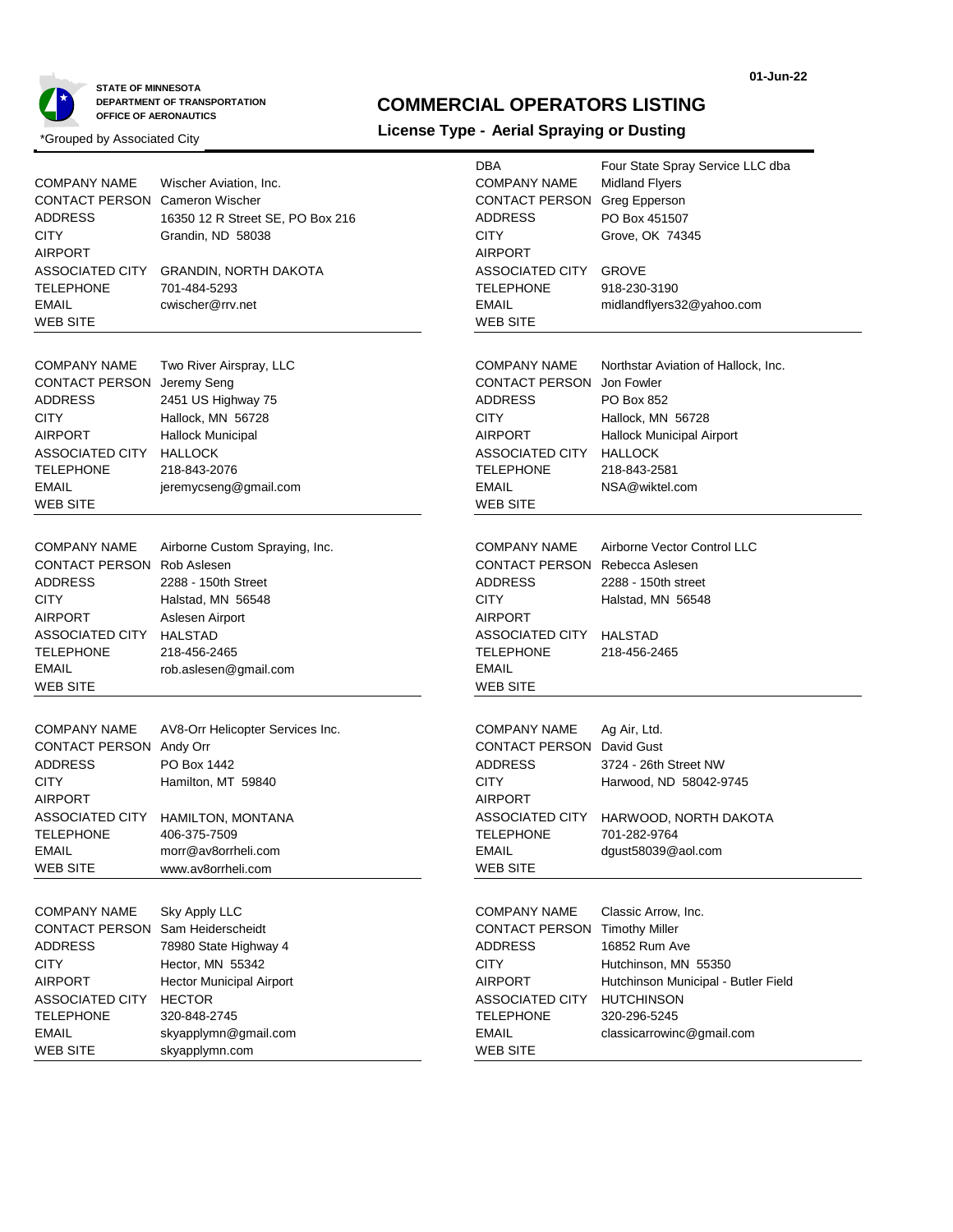

### **COMMERCIAL OPERATORS LISTING**

| <b>COMPANY NAME</b><br><b>CONTACT PERSON Brian Narsavage</b><br>ADDRESS<br><b>CITY</b><br><b>AIRPORT</b><br>ASSOCIATED CITY<br><b>TELEPHONE</b><br><b>EMAIL</b><br><b>WEB SITE</b>              | 16875 - 200th Street<br>Hutchinson, MN 55350<br>Hutchinson Municipal Airport - Butler Field<br>Hutchinson<br>320-469-2008<br>admin@classicaeroinc.com                                                                     | <b>COMPANY NAME</b><br><b>CONTACT PERSON Tom Ashenfelter</b><br><b>ADDRESS</b><br><b>CITY</b><br><b>AIRPORT</b><br>ASSOCIATED CITY<br><b>TELEPHONE</b><br><b>EMAIL</b><br><b>WEB SITE</b> | ASI Jet AG, LLC<br>1710 Butler Field Drive SW<br>Hutchinson, MN 55350<br>Hutchinson Municipal Airport - Butler Field<br><b>HUTCHINSON</b><br>320-587-7615<br>tom@asijet.com<br>www.asijet.com |
|-------------------------------------------------------------------------------------------------------------------------------------------------------------------------------------------------|---------------------------------------------------------------------------------------------------------------------------------------------------------------------------------------------------------------------------|-------------------------------------------------------------------------------------------------------------------------------------------------------------------------------------------|-----------------------------------------------------------------------------------------------------------------------------------------------------------------------------------------------|
| <b>COMPANY NAME</b><br><b>CONTACT PERSON</b><br><b>ADDRESS</b><br><b>CITY</b><br><b>AIRPORT</b><br>ASSOCIATED CITY<br><b>TELEPHONE</b><br><b>EMAIL</b><br><b>WEB SITE</b>                       | Rantizo Inc<br><b>Matt Beckwith</b><br>4165 Alyssa Court<br>lowa City, IA 52240<br><b>IOWA CITY IOWA</b><br>978-304-9852<br>ott@rantizo.com<br>www.rantizo.com                                                            | <b>COMPANY NAME</b><br><b>CONTACT PERSON Tiffany Foss</b><br><b>ADDRESS</b><br><b>CITY</b><br><b>AIRPORT</b><br>ASSOCIATED CITY<br><b>TELEPHONE</b><br><b>EMAIL</b><br><b>WEB SITE</b>    | Agrimax Aviation Inc.<br>PO Box 7<br>Fisher, MN 56723<br>Jackson Municipal<br><b>JACKSON</b><br>218-891-2211<br>tiffany@agrimaxllc.com<br>agrimaxllc.com                                      |
| <b>COMPANY NAME</b><br><b>CONTACT PERSON</b> Aaron Cochrane<br><b>ADDRESS</b><br><b>CITY</b><br><b>AIRPORT</b><br><b>ASSOCIATED CITY</b><br><b>TELEPHONE</b><br><b>EMAIL</b><br><b>WEB SITE</b> | <b>AC Airspray</b><br><b>PO Box 121</b><br>Lake Bronson, MN 56734<br>Lake Bronson<br><b>LAKE BRONSON</b><br>320-841-0091<br>porchy@usa.com                                                                                | <b>COMPANY NAME</b><br><b>CONTACT PERSON Kevin Forest</b><br><b>ADDRESS</b><br><b>CITY</b><br><b>AIRPORT</b><br>ASSOCIATED CITY<br><b>TELEPHONE</b><br><b>EMAIL</b><br><b>WEB SITE</b>    | Forest Flying Service, Inc.<br>511 - 15th Ave<br>Langdon, ND 58249<br>LANGDON, NORTH DAKOTA<br>701-256-5108<br>forestflying@gmail.com                                                         |
| <b>COMPANY NAME</b><br><b>CONTACT PERSON</b><br><b>ADDRESS</b><br><b>CITY</b><br><b>AIRPORT</b><br>ASSOCIATED CITY<br><b>TELEPHONE</b><br><b>EMAIL</b><br>WEB SITE                              | Scott's Helicopter Services, Inc.<br><b>Scott Churchill</b><br>PO Box 92, 780 So Elmwood Ave<br>Le Sueur, MN 56058<br>Le Sueur Municipal<br>LE SUEUR<br>507-665-4064<br>info@scottshelicopter.com<br>scottshelicopter.com | <b>COMPANY NAME</b><br><b>CONTACT PERSON</b> John Holthaus<br><b>ADDRESS</b><br><b>CITY</b><br><b>AIRPORT</b><br>ASSOCIATED CITY<br><b>TELEPHONE</b><br><b>EMAIL</b><br>WEB SITE          | Cinch Aero<br>PO Box 336<br>Little Falls, MN 56345<br><b>LITTLE FALLS</b><br>320-232-9663<br>john.cinchaero@gmail.com                                                                         |
| <b>COMPANY NAME</b><br><b>CONTACT PERSON Tiffany Foss</b><br><b>ADDRESS</b><br><b>CITY</b><br><b>AIRPORT</b><br>ASSOCIATED CITY<br><b>TELEPHONE</b><br><b>EMAIL</b><br><b>WEB SITE</b>          | Agrimax Aviation Inc<br>23917 - 350th Ave SW<br>Fisher, MN 56723<br>Luverne Municipal - Quentin Aanenson Field<br>LUVERNE<br>218-891-2211<br>tiffany@agrimaxllc.com<br>agrimaxllc.com                                     | <b>COMPANY NAME</b><br><b>CONTACT PERSON</b> Jake Eide<br><b>ADDRESS</b><br><b>CITY</b><br><b>AIRPORT</b><br>ASSOCIATED CITY<br><b>TELEPHONE</b><br><b>EMAIL</b><br><b>WEB SITE</b>       | Wilbur Ellis Air, LLC - (LYV)<br>1605 Colorado Ave NW<br>Huron, SD 57350<br>Luverne Municipal Airport - Quentin Aanenso<br>LUVERNE<br>605-352-5718<br>jeide@wilburellis.com                   |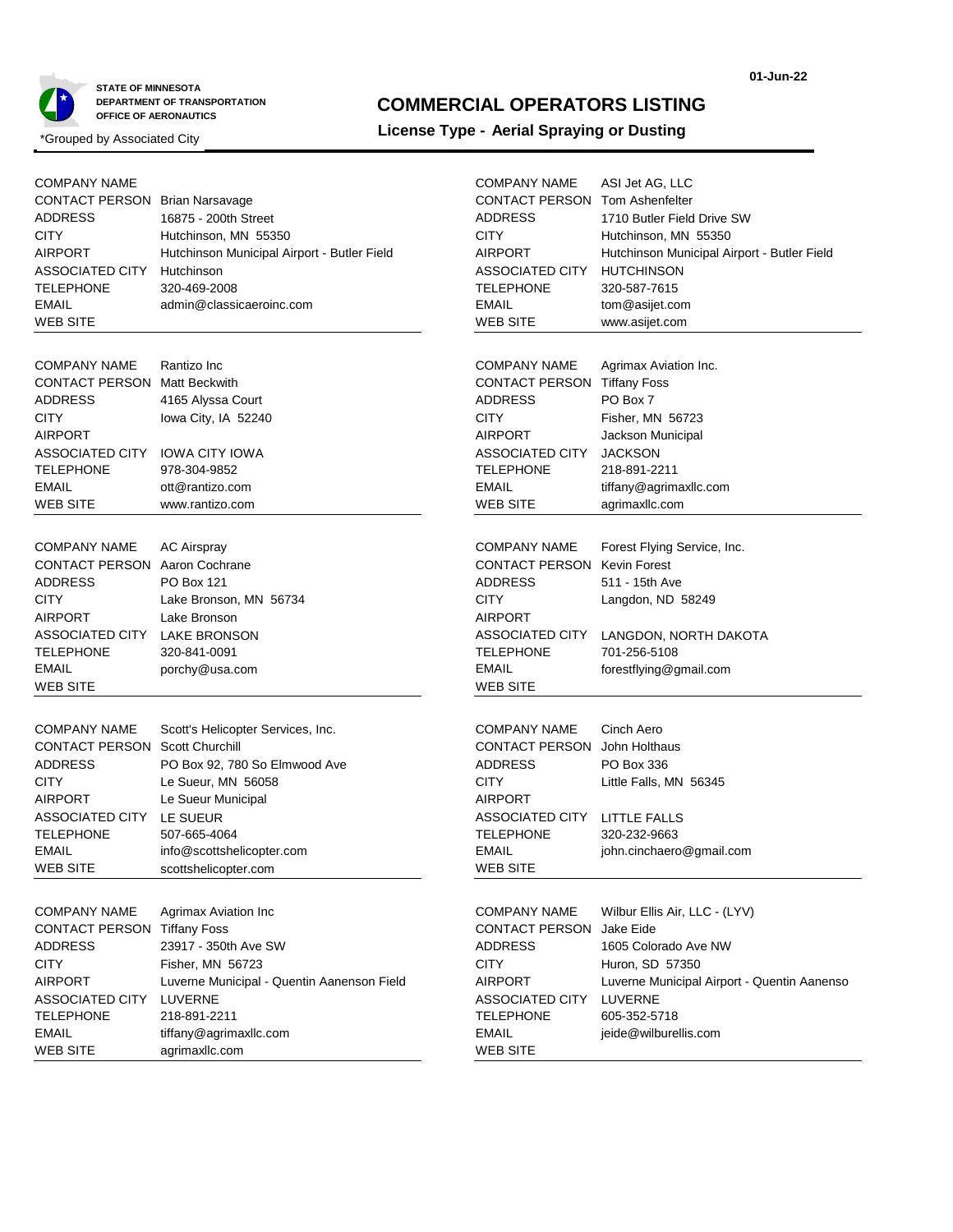

### **COMMERCIAL OPERATORS LISTING**

|                                     |                                         | <b>DBA</b>                          | Thiel Air Care, Inc. dba                   |
|-------------------------------------|-----------------------------------------|-------------------------------------|--------------------------------------------|
| <b>COMPANY NAME</b>                 | Riggin Flight Service Inc               | <b>COMPANY NAME</b>                 | Pro Air Service                            |
| CONTACT PERSON Morris Riggin        |                                         | CONTACT PERSON Bryan Crawford       |                                            |
| ADDRESS                             | 1600 Airport Drive                      | <b>ADDRESS</b>                      | PO Box 605                                 |
| CITY                                | Madison, SD 57042                       | <b>CITY</b>                         | Chowchilla, CA 93610                       |
| AIRPORT                             |                                         | <b>AIRPORT</b>                      | Mahnomen County Airport                    |
| ASSOCIATED CITY                     | <b>MADISON SD</b>                       | ASSOCIATED CITY                     | <b>MAHNOMEN</b>                            |
| TELEPHONE                           | 605-256-9774                            | <b>TELEPHONE</b>                    | 701-261-8378                               |
| <b>EMAIL</b>                        | riggin-flight-service@hotmail.com       | <b>EMAIL</b>                        | info@thielair.net                          |
| WEB SITE                            | rigginflightservice.com                 | <b>WEB SITE</b>                     | www.thielair.net                           |
|                                     |                                         |                                     |                                            |
| <b>COMPANY NAME</b>                 | Pinnacle Helicopter Corporation         | <b>COMPANY NAME</b>                 | <b>Kato Aviation LLC</b>                   |
| CONTACT PERSON Christopher Flynn    |                                         | <b>CONTACT PERSON Brad Caldwell</b> |                                            |
| ADDRESS                             | 8957 Lakeside Drive                     | <b>ADDRESS</b>                      | 20879 - 325th Ave                          |
| CITY                                | Victoria, MN 55386                      | <b>CITY</b>                         | Henderson, MN 56044                        |
| AIRPORT                             | Mankato Regional Airport - Sohler Field | <b>AIRPORT</b>                      | Mankato Regional Airport - Sohler Field    |
| ASSOCIATED CITY                     | <b>MANKATO</b>                          | ASSOCIATED CITY                     | <b>MANKATO</b>                             |
| TELEPHONE                           | 612-590-0128                            | <b>TELEPHONE</b>                    | 507-384-8356                               |
| EMAIL                               | pinnaclehelicopters@icloud.com          | <b>EMAIL</b>                        | coptercaldwell@gmail.com                   |
| WEB SITE                            |                                         | <b>WEB SITE</b>                     |                                            |
|                                     |                                         |                                     |                                            |
| <b>COMPANY NAME</b>                 | J-Bird Helicopters LLC                  | <b>COMPANY NAME</b>                 | AgWerx Aviation, Inc.                      |
| CONTACT PERSON                      | Jay Jindra                              | <b>CONTACT PERSON Tim Hauder</b>    |                                            |
| ADDRESS                             | 18452 - 592nd Ave                       | <b>ADDRESS</b>                      | PO Box 67                                  |
| CITY                                | Mankato, MN 56001                       | <b>CITY</b>                         | Tekamah, NE 68061                          |
| AIRPORT                             |                                         | <b>AIRPORT</b>                      | Southwest Minnesota Regional-Marshall/Ryan |
| ASSOCIATED CITY                     | MANKATO                                 | <b>ASSOCIATED CITY</b>              | Marshall                                   |
| TELEPHONE                           | 507-381-2315                            | <b>TELEPHONE</b>                    | 402-374-2178                               |
| <b>EMAIL</b>                        | TJAinc@hotmail.com                      | <b>EMAIL</b>                        | tristan@agwerxaviation.com                 |
| WEB SITE                            |                                         | <b>WEB SITE</b>                     |                                            |
|                                     |                                         |                                     |                                            |
| <b>COMPANY NAME</b>                 | Fly Hangar 13, LLC                      | <b>COMPANY NAME</b>                 | Northstar Aerospray, Inc.                  |
| <b>CONTACT PERSON Heath Voss</b>    |                                         | <b>CONTACT PERSON Bryce Orwick</b>  |                                            |
| <b>ADDRESS</b>                      | 12489 FM 1283                           | <b>ADDRESS</b>                      | 2055 - 110th Ave SE                        |
| CITY                                | Mico, TX 78056                          | <b>CITY</b>                         | Clara City, MN 56222                       |
| AIRPORT                             |                                         | <b>AIRPORT</b>                      | Montevideo-Chippewa County Airport         |
| ASSOCIATED CITY                     | MICO, TEXAS                             | <b>ASSOCIATED CITY</b>              | <b>MONTEVIDEO</b>                          |
| <b>TELEPHONE</b>                    | 210-383-4554                            | <b>TELEPHONE</b>                    | 320-847-2383                               |
| EMAIL                               | heath@flyhangar13.com                   | EMAIL                               | bryceorwick@gmail.com                      |
| <b>WEB SITE</b>                     | flyhangar13.com                         | <b>WEB SITE</b>                     |                                            |
|                                     |                                         |                                     |                                            |
| <b>COMPANY NAME</b>                 | Right Way Ag LLC                        | <b>COMPANY NAME</b>                 | Ag Spray, Inc.                             |
| <b>CONTACT PERSON Matt Hovdenes</b> |                                         | CONTACT PERSON Gary Jerger          |                                            |
| ADDRESS                             | P O Box 69                              | <b>ADDRESS</b>                      | 3758 - 43rd Ave North                      |
| <b>CITY</b>                         | Harwood, ND 58042                       | <b>CITY</b>                         | Moorhead, MN 56560                         |
| <b>AIRPORT</b>                      | Jerger Field                            | <b>AIRPORT</b>                      | Jerger Field                               |
| ASSOCIATED CITY                     | <b>MOORHEAD</b>                         | ASSOCIATED CITY                     | <b>MOORHEAD</b>                            |
| <b>TELEPHONE</b>                    | 218-790-2765                            | <b>TELEPHONE</b>                    | 218-233-0546                               |
| <b>EMAIL</b>                        | rightwayag@outlook.com                  | <b>EMAIL</b>                        | gary@agspray-inc.com                       |
| <b>WEB SITE</b>                     |                                         | <b>WEB SITE</b>                     |                                            |
|                                     |                                         |                                     |                                            |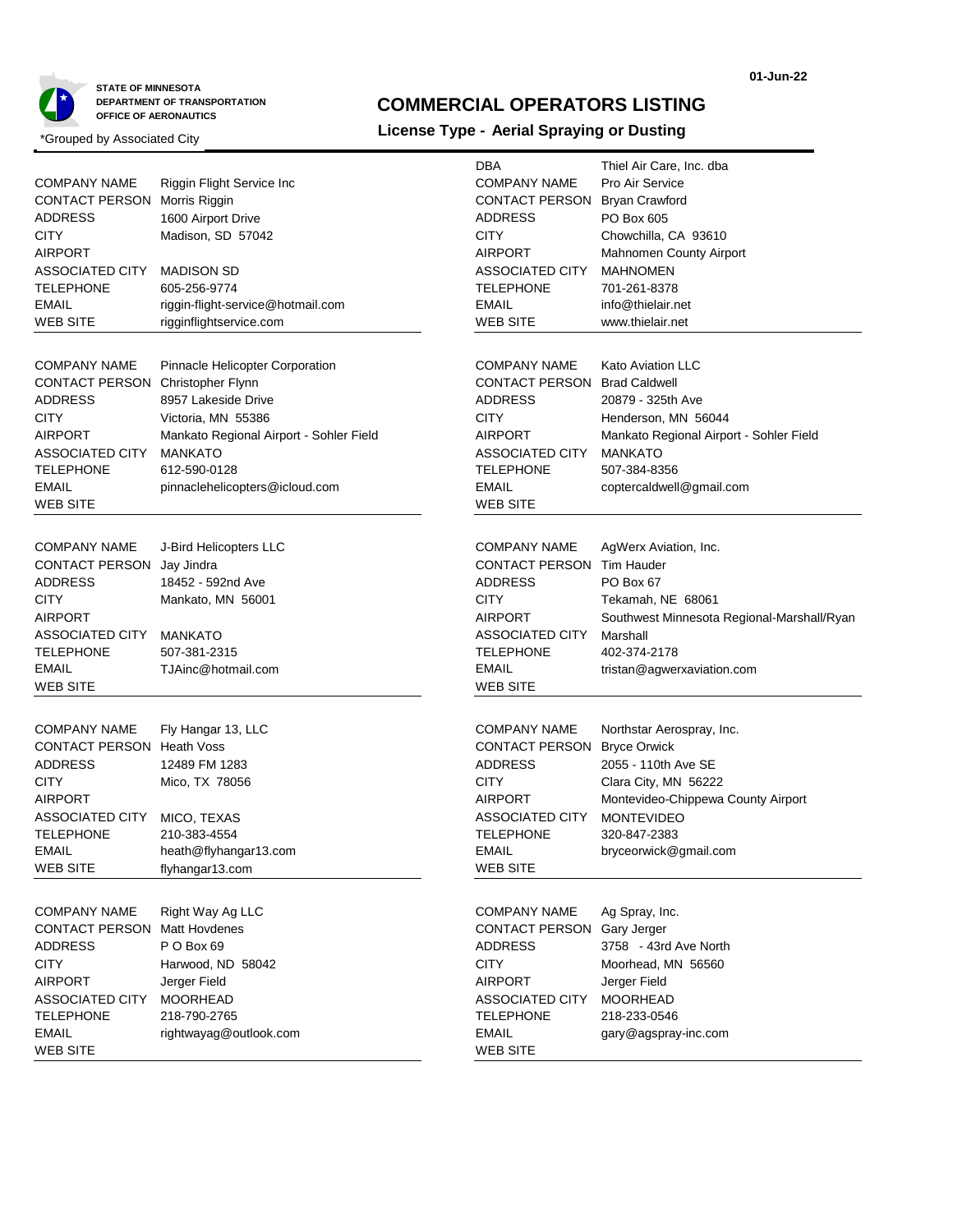

#### **01-Jun-22**

### **COMMERCIAL OPERATORS LISTING**

| <b>COMPANY NAME</b><br><b>CONTACT PERSON</b><br><b>ADDRESS</b><br><b>CITY</b><br><b>AIRPORT</b><br>ASSOCIATED CITY<br>TELEPHONE<br><b>EMAIL</b><br>WEB SITE                                         | <b>Sky Tractor LLC</b><br>Peg Klemetson<br>16285 - 5th Street NE<br>Hillsboro, ND 58045<br>Nielsville Airport<br>Nielsville<br>701-636-5880<br>skytractor@rrv.net<br>skytractor.com | <b>COMPANY NAME</b><br>CONTACT PERSON Richard Sigurdson<br><b>ADDRESS</b><br><b>CITY</b><br><b>AIRPORT</b><br><b>ASSOCIATED CITY</b><br><b>TELEPHONE</b><br><b>EMAIL</b><br><b>WEB SITE</b>  | Willmar Aerial Spraying, Inc.<br>2725 West Lincoln Ave<br>Olivia, MN 56277-1801<br>Olivia Regional<br><b>OLIVIA</b><br>320-523-2186<br>rsigfly@gmail.com |
|-----------------------------------------------------------------------------------------------------------------------------------------------------------------------------------------------------|-------------------------------------------------------------------------------------------------------------------------------------------------------------------------------------|----------------------------------------------------------------------------------------------------------------------------------------------------------------------------------------------|----------------------------------------------------------------------------------------------------------------------------------------------------------|
| <b>COMPANY NAME</b><br><b>CONTACT PERSON Michael Larson</b><br><b>ADDRESS</b><br><b>CITY</b><br><b>AIRPORT</b><br>ASSOCIATED CITY<br><b>TELEPHONE</b><br>EMAIL<br>WEB SITE                          | Larson Helicopters, LLC<br>42208 County Road 80, PO Box 186<br>Perham, MN 56572<br>Perham Municipal<br><b>PERHAM</b><br>218-371-9270<br>larheli@arvig.net                           | <b>COMPANY NAME</b><br><b>CONTACT PERSON Curtis Bond</b><br><b>ADDRESS</b><br><b>CITY</b><br><b>AIRPORT</b><br><b>ASSOCIATED CITY</b><br><b>TELEPHONE</b><br><b>EMAIL</b><br><b>WEB SITE</b> | <b>Bond Helicopter Services LLP</b><br>49238 County Hwy 53<br>Perham, MN 56573<br>PERHAM<br>507-581-0950<br>cbond@arvig.net                              |
| <b>COMPANY NAME</b><br>CONTACT PERSON<br><b>ADDRESS</b><br><b>CITY</b><br><b>AIRPORT</b><br>ASSOCIATED CITY<br><b>TELEPHONE</b><br><b>EMAIL</b><br>WEB SITE                                         | Pro-Aire, LLC<br><b>Tony Dykstra</b><br>1302 - 13th Street SE<br>Pipestone, MN 56164<br>Pipestone Municipal<br>PIPESTONE<br>507-562-2332<br>pro-aire@aol.com                        | <b>COMPANY NAME</b><br>CONTACT PERSON Bradley LeVan<br><b>ADDRESS</b><br><b>CITY</b><br><b>AIRPORT</b><br><b>ASSOCIATED CITY</b><br><b>TELEPHONE</b><br><b>EMAIL</b><br><b>WEB SITE</b>      | <b>Skyhawk Aviation</b><br>205 - 3rd Ave SE<br>Plainview, MN 55964<br><b>PLAINVIEW</b><br>507-251-6370<br>brad1914@live.com                              |
| <b>COMPANY NAME</b><br><b>CONTACT PERSON Brian Vatthauer</b><br><b>ADDRESS</b><br><b>CITY</b><br><b>AIRPORT</b><br><b>ASSOCIATED CITY</b><br><b>TELEPHONE</b><br><b>EMAIL</b><br>WEB SITE           | Noco, Inc.<br>21975 Highway 32 South<br>Red Lake Falls, MN 56750<br>Red Lake Falls Municipal<br><b>RED LAKE FALLS</b><br>218-253-2490<br>bvvfs@gvtel.com                            | <b>COMPANY NAME</b><br><b>CONTACT PERSON Cassandra Mulder</b><br><b>ADDRESS</b><br><b>CITY</b><br><b>AIRPORT</b><br>ASSOCIATED CITY<br><b>TELEPHONE</b><br>EMAIL<br>WEB SITE                 | Mulder Air Inc<br>23678 870th Avenue<br>Renville, MN 56284<br><b>RENVILLE</b><br>320-905-5044<br>mulderairinc@gmail.com                                  |
| <b>DBA</b><br><b>COMPANY NAME</b><br>CONTACT PERSON Craig Oleen<br><b>ADDRESS</b><br><b>CITY</b><br><b>AIRPORT</b><br><b>ASSOCIATED CITY</b><br><b>TELEPHONE</b><br><b>EMAIL</b><br><b>WEB SITE</b> | CEO Aviation, Inc. dba<br>Oleen Ag Air<br>14735 - 15th Ave NW (Box 6)<br>Rice, MN 56367<br><b>PFC Airport</b><br>Rice<br>320-393-2877                                               | <b>COMPANY NAME</b><br><b>CONTACT PERSON Carl Brumm</b><br><b>ADDRESS</b><br><b>CITY</b><br><b>AIRPORT</b><br><b>ASSOCIATED CITY</b><br><b>TELEPHONE</b><br><b>EMAIL</b><br><b>WEB SITE</b>  | Skyline Agrinautics Inc.<br>3685 Highway 218<br>Osage, IA 50461<br>RICEVILLE, IOWA<br>509-993-5530<br>crlbrumm@yahoo.com<br>www.skylineagaerial.com      |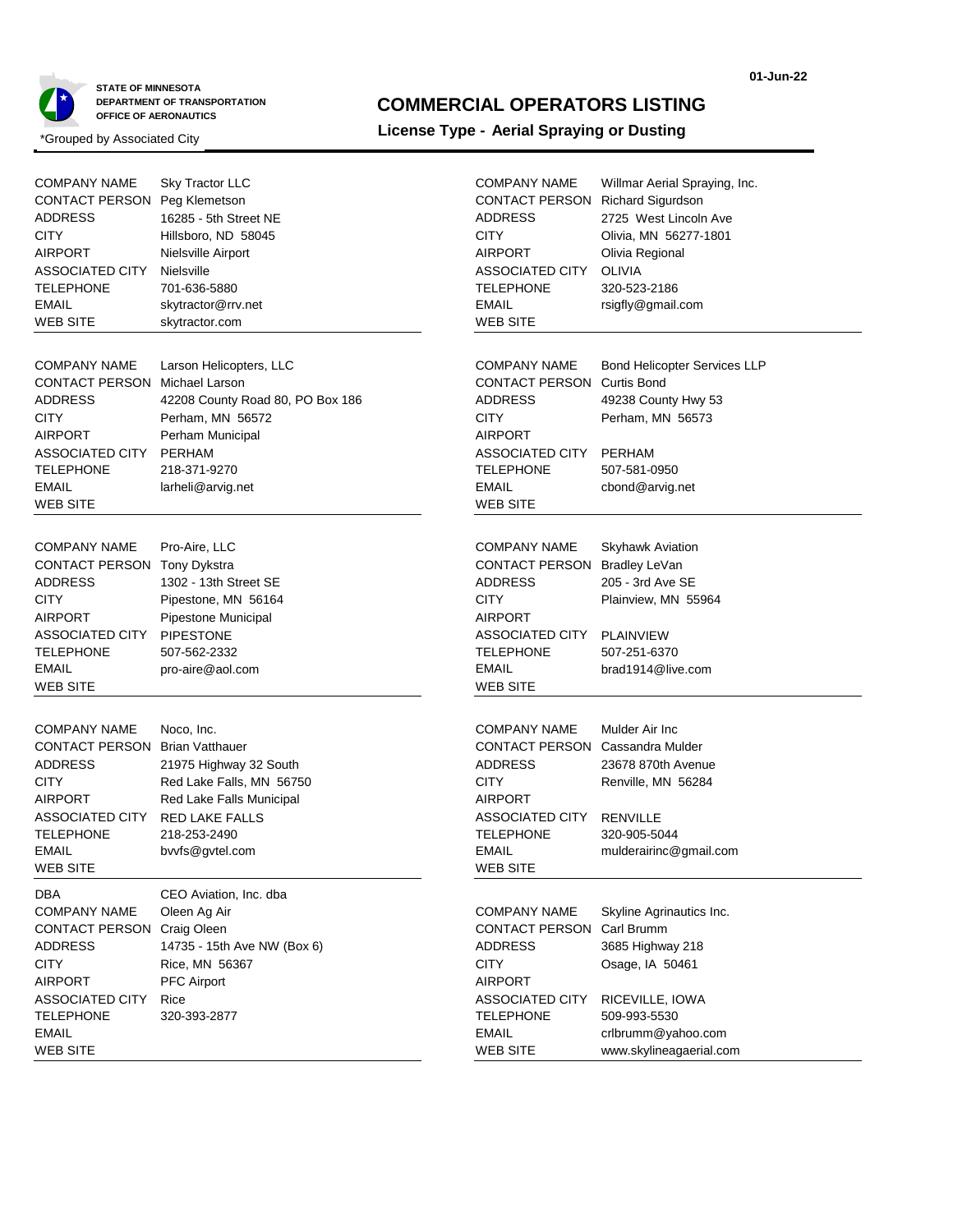

## **01-Jun-22**

# **COMMERCIAL OPERATORS LISTING**

| <b>COMPANY NAME</b><br><b>CONTACT PERSON Gary Slater</b><br><b>ADDRESS</b><br><b>CITY</b><br><b>AIRPORT</b><br><b>ASSOCIATED CITY</b><br><b>TELEPHONE</b><br><b>EMAIL</b><br><b>WEB SITE</b> | Slater Spraying Service, Inc.<br>PO Box 245<br>Roseau, MN 56751<br>Roseau Municipal - Rudy Billberg Field<br><b>ROSEAU</b><br>218-463-1064<br>gmslater@wiktel.com        | DBA<br><b>COMPANY NAME</b><br>CONTACT PERSON Chad Lofton<br><b>ADDRESS</b><br><b>CITY</b><br><b>AIRPORT</b><br>ASSOCIATED CITY<br><b>TELEPHONE</b><br><b>EMAIL</b><br><b>WEB SITE</b>          | Roseau Ag, Inc. dba<br>Lofton Aviation<br>19335 - 5th Street North<br>Georgetown, MN 56546<br><b>ROSEAU</b><br>218-779-1678<br>chadlofton@hotmail.com          |
|----------------------------------------------------------------------------------------------------------------------------------------------------------------------------------------------|--------------------------------------------------------------------------------------------------------------------------------------------------------------------------|------------------------------------------------------------------------------------------------------------------------------------------------------------------------------------------------|----------------------------------------------------------------------------------------------------------------------------------------------------------------|
| <b>COMPANY NAME</b><br><b>CONTACT PERSON</b><br><b>ADDRESS</b><br><b>CITY</b><br><b>AIRPORT</b><br>ASSOCIATED CITY<br>TELEPHONE<br><b>EMAIL</b><br><b>WEB SITE</b>                           | <b>Lesmeister Flying Service</b><br>Dean Lesmeister<br>8468 - 140th Ave South<br>Sabin, MN 56580<br>private strip<br><b>SABIN</b><br>218-790-6868<br>cropdustt@gmail.com | DBA<br><b>COMPANY NAME</b><br><b>CONTACT PERSON David Gidcumb</b><br><b>ADDRESS</b><br><b>CITY</b><br><b>AIRPORT</b><br>ASSOCIATED CITY<br><b>TELEPHONE</b><br><b>EMAIL</b><br><b>WEB SITE</b> | Skyline Helicopters LLC dba<br>Show-Me Helicopters<br>486 CR 3220<br>Salem, MO 65560<br>SALEM, MISSOURI<br>573-453-0358<br>showmehelicopters@gmail.com         |
| <b>COMPANY NAME</b><br>CONTACT PERSON Tom Wenker<br><b>ADDRESS</b><br><b>CITY</b><br><b>AIRPORT</b><br><b>ASSOCIATED CITY</b><br><b>TELEPHONE</b><br><b>EMAIL</b><br>WEB SITE                | Central Planes Aviation, Inc.<br>39115 County Road 186<br>Sauk Centre, MN 56378<br>Sauk Centre Municipal<br><b>SAUK CENTRE</b><br>320-352-3013<br>centralplanes@live.com | <b>COMPANY NAME</b><br>CONTACT PERSON Joe Loscheider<br><b>ADDRESS</b><br><b>CITY</b><br><b>AIRPORT</b><br>ASSOCIATED CITY<br><b>TELEPHONE</b><br><b>EMAIL</b><br><b>WEB SITE</b>              | Loscheider Helicopter Inc.<br>23164 Wadena Line Road<br>Wadena, MN 56482<br><b>SAUK RAPIDS</b><br>320-630-2569<br>joseph.loscheider@gmail.com                  |
| <b>COMPANY NAME</b><br><b>CONTACT PERSON</b><br><b>ADDRESS</b><br><b>CITY</b><br><b>AIRPORT</b><br>ASSOCIATED CITY<br><b>TELEPHONE</b><br>EMAIL<br><b>WEB SITE</b>                           | Chem-Air, LLC<br><b>Bart Alexander</b><br>PO Box 7241<br>Shreveport, LA 71137-7241<br>SHREVEPORT, LA<br>318-424-8395<br>Shannon.Cobb@chem-air.com<br>www.chem-air.com    | <b>COMPANY NAME</b><br><b>CONTACT PERSON Bruce Van Beek</b><br><b>ADDRESS</b><br><b>CITY</b><br><b>AIRPORT</b><br>ASSOCIATED CITY<br><b>TELEPHONE</b><br>EMAIL<br>WEB SITE                     | R & M Spraying Service, Ltd.<br>3153 - 460th St. Building South 107<br>Maurice, IA 51036<br>SIOUX CENTER, IOWA<br>712-567-8000<br>bruce@rmspraying.com         |
| <b>COMPANY NAME</b><br><b>CONTACT PERSON</b><br><b>ADDRESS</b><br><b>CITY</b><br><b>AIRPORT</b><br><b>ASSOCIATED CITY</b><br><b>TELEPHONE</b><br><b>EMAIL</b><br><b>WEB SITE</b>             | Wilbur Ellis Air, LLC (DVP)<br>Jake Eide<br>1605 Colorado Ave NW<br>Huron, SD 57350<br>Slayton Municipal Airport<br>Slayton<br>605-352-5718<br>jeide@wilburellis.com     | <b>COMPANY NAME</b><br><b>CONTACT PERSON Tiffany Foss</b><br><b>ADDRESS</b><br><b>CITY</b><br><b>AIRPORT</b><br>ASSOCIATED CITY<br><b>TELEPHONE</b><br><b>EMAIL</b><br><b>WEB SITE</b>         | <b>Agrimax Aviation Inc</b><br>PO Box 7<br>Fisher, MN 56723<br>Slayton Municipal<br><b>SLAYTON</b><br>218-891-2211<br>tiffany@agrimaxllc.com<br>agrimaxllc.com |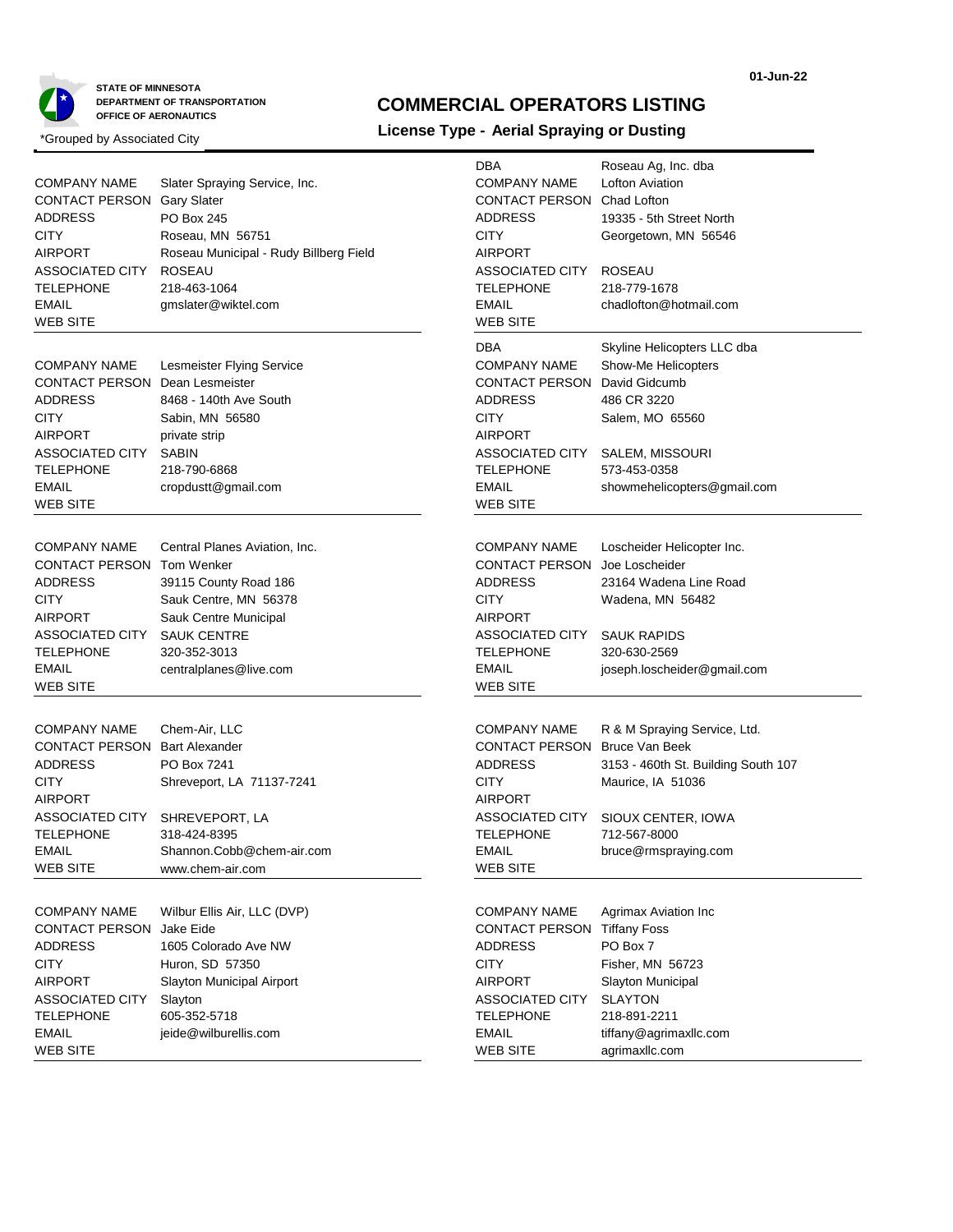

### **COMMERCIAL OPERATORS LISTING**

| <b>COMPANY NAME</b><br><b>CONTACT PERSON Cory Heiderscheidt</b><br><b>ADDRESS</b><br><b>CITY</b><br><b>AIRPORT</b><br>ASSOCIATED CITY<br><b>TELEPHONE</b><br><b>EMAIL</b><br><b>WEB SITE</b> | <b>Heiderscheidt Aerial LLC</b><br>18219 - 268th Ave<br>Sleepy Eye, MN 56085<br>Sleepy Eye Municipal<br><b>SLEEPY EYE</b><br>507-794-7540<br>coryh_77@hotmail.com         | <b>COMPANY NAME</b><br><b>CONTACT PERSON</b><br><b>ADDRESS</b><br><b>CITY</b><br><b>AIRPORT</b><br>ASSOCIATED CITY<br><b>TELEPHONE</b><br><b>EMAIL</b><br><b>WEB SITE</b>        | Hammock Flying Service Inc.<br>Jason Hammock<br>50 Lawrence Rd 3053<br>Smithville, AR 72466<br>SMITHVILLE, ARKANSAS<br>870-878-6166<br>precisionmotors@gmail.com                          |
|----------------------------------------------------------------------------------------------------------------------------------------------------------------------------------------------|---------------------------------------------------------------------------------------------------------------------------------------------------------------------------|----------------------------------------------------------------------------------------------------------------------------------------------------------------------------------|-------------------------------------------------------------------------------------------------------------------------------------------------------------------------------------------|
| <b>COMPANY NAME</b><br><b>CONTACT PERSON Ron Merten</b><br><b>ADDRESS</b><br><b>CITY</b><br><b>AIRPORT</b><br>ASSOCIATED CITY<br><b>TELEPHONE</b><br><b>EMAIL</b><br><b>WEB SITE</b>         | Sunny Sky LLC<br>5016 Primrose Ave<br>Stacyville, IA 50476<br>STACYVILLE, IOWA<br>641-710-2049<br>rlmerten@yahoo.com                                                      | <b>COMPANY NAME</b><br><b>CONTACT PERSON</b><br><b>ADDRESS</b><br><b>CITY</b><br><b>AIRPORT</b><br>ASSOCIATED CITY<br><b>TELEPHONE</b><br><b>EMAIL</b><br><b>WEB SITE</b>        | Peterson Aerial Spraying<br><b>Kenneth Peterson</b><br>1711 Airport Road<br>Staples, MN 56479<br>Staples Municipal<br><b>STAPLES</b><br>218-894-1987<br>kpflyboy1@yahoo.com               |
| <b>COMPANY NAME</b><br><b>CONTACT PERSON Kirk Larson</b><br><b>ADDRESS</b><br><b>CITY</b><br><b>AIRPORT</b><br>ASSOCIATED CITY<br><b>TELEPHONE</b><br><b>EMAIL</b><br><b>WEB SITE</b>        | Larson Ag, Inc.<br>PO Box 139, 40214 - 380th Ave NW<br>Stephen, MN 56757<br>Stephen Municipal<br><b>STEPHEN</b><br>218-478-2247<br>larsonaginc@wiktel.com<br>larsonag.com | <b>COMPANY NAME</b><br><b>CONTACT PERSON</b><br><b>ADDRESS</b><br><b>CITY</b><br><b>AIRPORT</b><br><b>ASSOCIATED CITY</b><br><b>TELEPHONE</b><br><b>EMAIL</b><br><b>WEB SITE</b> | Thief River Aviation, Inc.<br>Joel Cornelius<br>13806 Airport Drive<br>Thief River Falls, MN 56701<br>Thief River Falls Regional<br>THIEF RIVER FALLS<br>218-681-5585<br>aircorn@live.com |
| <b>COMPANY NAME</b><br><b>CONTACT PERSON Evan Ose</b><br><b>ADDRESS</b><br><b>CITY</b><br><b>AIRPORT</b><br>ASSOCIATED CITY<br><b>TELEPHONE</b><br><b>EMAIL</b><br>WEB SITE                  | Ose Airspray LLC<br>330 North Markley Ave<br>Thief River Falls, MN 56701<br>THIEF RIVER FALLS<br>218-689-8110<br>65blose@gmail.com                                        | <b>COMPANY NAME</b><br>CONTACT PERSON Dean Philipp<br><b>ADDRESS</b><br><b>CITY</b><br><b>AIRPORT</b><br>ASSOCIATED CITY<br><b>TELEPHONE</b><br><b>EMAIL</b><br><b>WEB SITE</b>  | Dean's Aerial Spray<br>510 Arnold Ave North<br>Thief River Falls, MN 56701<br>THIEF RIVER FALLS<br>218-681-2863                                                                           |
| <b>COMPANY NAME</b><br>CONTACT PERSON Jake Eide<br><b>ADDRESS</b><br><b>CITY</b><br><b>AIRPORT</b><br>ASSOCIATED CITY<br><b>TELEPHONE</b><br><b>EMAIL</b><br><b>WEB SITE</b>                 | Wilbur Ellis Air, LLC- (TKC)<br>1605 Colorado Ave NW<br>Huron, SD 57350<br><b>Tracy Municipal Airport</b><br>Tracy<br>605-352-5718                                        | <b>COMPANY NAME</b><br><b>CONTACT PERSON</b><br>ADDRESS<br><b>CITY</b><br><b>AIRPORT</b><br>ASSOCIATED CITY<br><b>TELEPHONE</b><br><b>EMAIL</b><br><b>WEB SITE</b>               | <b>Carlson Flying Service</b><br>Cory Carlson<br>26701 - 380th Ave SE<br>Trail, MN 56684<br>Carlson Flying Service Airport<br>Trail<br>218-268-4277<br>loco@gvtel.com                     |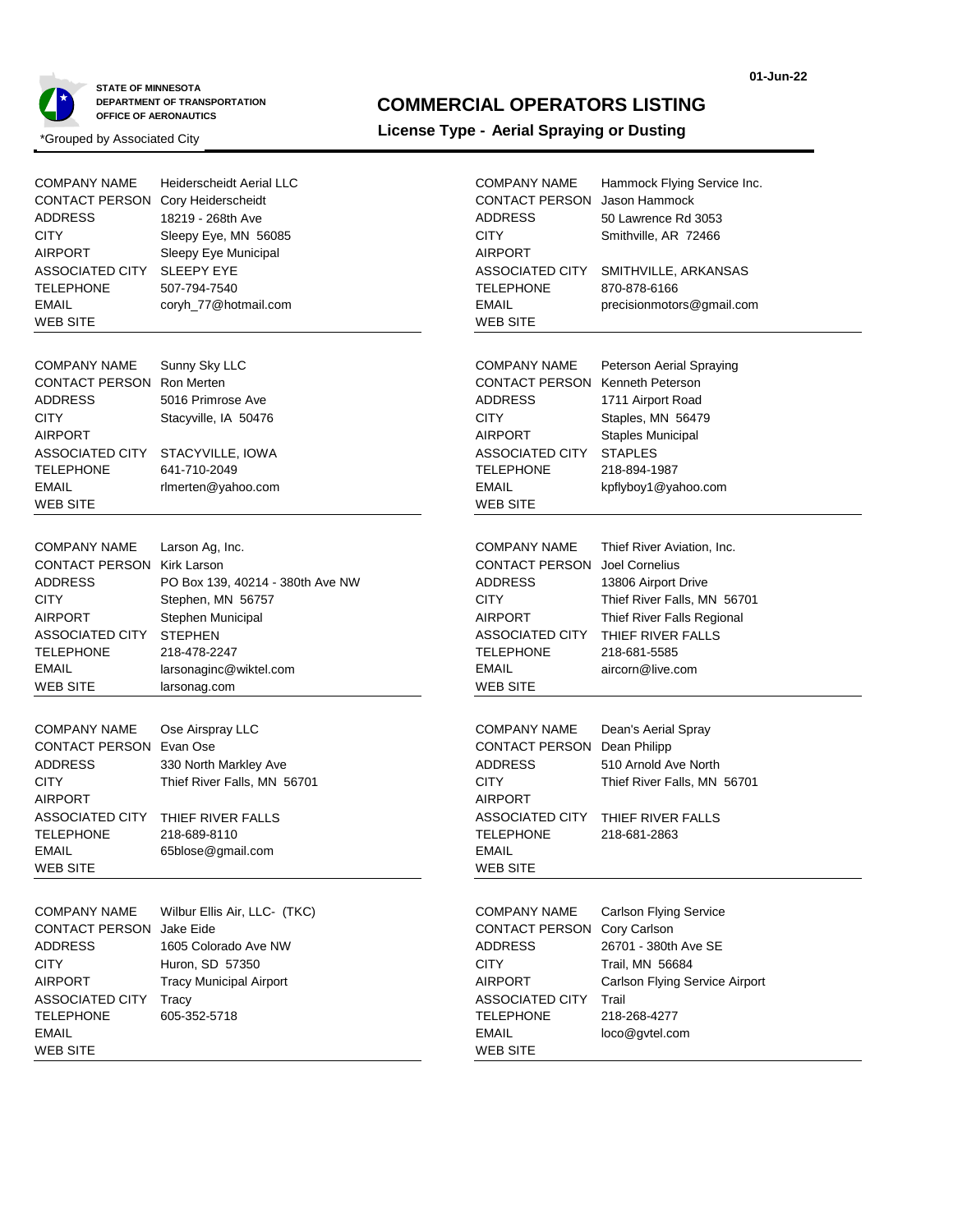

## **COMMERCIAL OPERATORS LISTING**

Radium, Inc.

## **License Type - Aerial Spraying or Dusting** \*Grouped by Associated City

COMPANY NAME

| <b>COMPANY NAME</b><br>CONTACT PERSON<br><b>ADDRESS</b><br>CITY<br><b>AIRPORT</b><br>ASSOCIATED CITY<br>TELEPHONE<br><b>EMAIL</b><br><b>WEB SITE</b>                                     | Jake's Aerial Spraying LLC<br>Jacob Petersen<br>2504 Co Hwy 13<br>Tyler, MN 56178<br><b>Tyler Municipal Airport</b><br><b>TYLER</b><br>507-476-2633<br>jakes.aerial.spraying@gmail.com |
|------------------------------------------------------------------------------------------------------------------------------------------------------------------------------------------|----------------------------------------------------------------------------------------------------------------------------------------------------------------------------------------|
| DBA<br><b>COMPANY NAME</b><br>CONTACT PERSON Aaron Peterson<br>ADDRESS<br>CITY<br><b>AIRPORT</b><br>ASSOCIATED CITY WARREN<br><b>TELEPHONE</b><br><b>EMAIL</b><br><b>WEB SITE</b>        | A. W. Peterson, Inc. dba<br>Advantage Ag Air<br>31454 Highway 1 NW<br>Warren, MN 56762<br>Warren Municipal<br>218-745-7607<br>aaron@radiumairspray.com                                 |
| DBA<br><b>COMPANY NAME</b><br><b>CONTACT PERSON Boone Carlson</b><br>ADDRESS<br><b>CITY</b><br>AIRPORT<br>ASSOCIATED CITY Wendell<br><b>TELEPHONE</b><br><b>EMAIL</b><br><b>WEB SITE</b> | Carlson Production Services dba<br>Carlson Ag Aviation<br>25445 - 300th Ave<br>Wendell, MN 56590<br><b>Wendell Private</b><br>320-284-2415<br>charity@carlsonag.com                    |
| <b>COMPANY NAME</b><br>CONTACT PERSON Ryan Johnson<br>ADDRESS<br>CITY<br><b>AIRPORT</b><br>ASSOCIATED CITY<br>TELEPHONE<br>EMAIL<br>WEB SITE                                             | Prairie Sky UAV LLC<br>1854 NDSU Research Circle N Suite 18<br>Fargo, ND 58102<br><b>WEST FARGO NORTH DAKOTA</b><br>701-428-2882<br>prairie.sky.uav@gmail.com<br>www.prairieskynd.com  |
| DBA<br><b>COMPANY NAME</b><br><b>CONTACT PERSON Boone</b><br><b>ADDRESS</b><br><b>CITY</b><br><b>AIRPORT</b><br>ASSOCIATED CITY WHEATON<br><b>TELEPHONE</b><br>EMAIL<br><b>WEB SITE</b>  | Carlson Production Services dba<br>Carlson Ag Aviation<br>25445 - 300th Ave<br>Wendell, MN 56590<br>Wheaton Municipal Airport<br>320-284-2415<br>charity@carlsonag.com                 |

| CONTACT PERSON Dwight Peterson<br><b>ADDRESS</b><br><b>CITY</b><br>AIRPORT<br>ASSOCIATED CITY<br>TELEPHONE<br>EMAIL<br>WEB SITE                             | 186 South 6th<br>Warren, MN 56762<br>Warren Municipal<br><b>WARREN</b><br>218-745-4507<br>dwpeterson@invisimax.com                                                  |
|-------------------------------------------------------------------------------------------------------------------------------------------------------------|---------------------------------------------------------------------------------------------------------------------------------------------------------------------|
| <b>COMPANY NAME</b><br>CONTACT PERSON<br><b>ADDRESS</b><br>CITY<br>AIRPORT<br>ASSOCIATED CITY<br>TELEPHONE<br><b>EMAIL</b><br>WEB SITE                      | Thisius Flying Service LLP<br>John Thisius<br>15665 - 590th Ave<br>Wells, MN 56097<br>Wells Municipal<br>WELLS<br>507-553-6242<br>thisius@bevcomm.net               |
| <b>COMPANY NAME</b><br><b>CONTACT PERSON Lowell Ricks</b><br>ADDRESS<br>CITY<br>AIRPORT<br>ASSOCIATED CITY WENDELL<br>TELEPHONE<br><b>EMAIL</b><br>WEB SITE | <b>Ricks Aerial Spraying</b><br>26684 - 210th Street<br>Elbow Lake, MN 56531<br><b>Ricks Field</b><br>320-284-2239                                                  |
| <b>COMPANY NAME</b><br>CONTACT PERSON<br><b>ADDRESS</b><br>CITY<br><b>AIRPORT</b><br>ASSOCIATED CITY Westbrook<br>TELEPHONE<br><b>EMAIL</b><br>WEB SITE     | Olsem Aerial Application Services LLC<br>Benjamin Olsem<br>34538 County Road 13<br>Westbrook, MN 56183<br><b>Rolling Hills</b><br>507-360-1281<br>oaasllc@gmail.com |
| DBA<br><b>COMPANY NAME</b><br>CONTACT PERSON<br><b>ADDRESS</b><br>CITY<br>AIRPORT<br>ASSOCIATED CITY<br><b>TELEPHONE</b><br><b>EMAIL</b><br>WEB SITE        | Meyer Bros LLC dba<br>Steier Ag Aviation<br>Laura Meyer<br>603 HWY 18<br>Algona, IA 50511<br>WHITTEMORE, IOWA<br>515-295-3377<br>steieragaviation@gmail.com         |